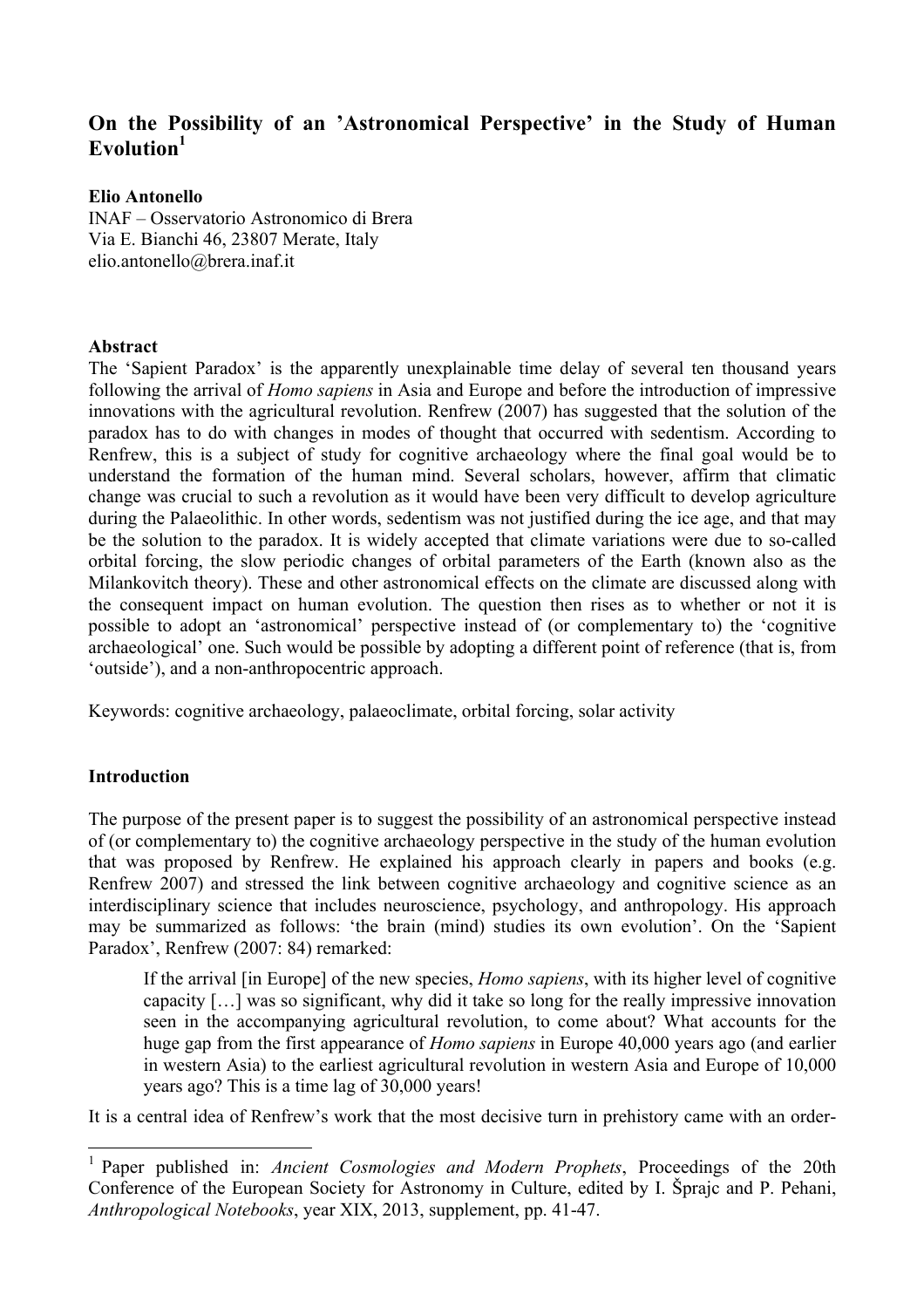of-magnitude increase in the varieties of engagement between humans and the material world, mediated by the use of symbols, which began with the development of sedentism at the beginning of Neolithic. While sedentism may have triggered the turn, what triggered the sedentism? According to Renfrew (2007: 147), 'most commentators, including Lewis Binford and Jacques Cauvin (e.g. Cauvin 2000), accept that climatic change was crucial (global warming, and the establishment of more stable conditions with fewer oscillations in temperature).' So, it might be concluded that it was climate change that triggered sedentism. However, what triggered climate change? Before trying to give an answer, it should be noted that apparently Renfrew (2007) didn't give much weight to the effects of climatic change.

# **Orbital forcing**

# *Effects on climate*

It is important to recall some of the widely accepted results of studies in paleoclimatology. The trend of the mean temperature difference estimated from deuterium in ice cores of Antarctica (e.g. Petit et al. 1999) suggests that climate of about 130 thousand and 240 thousand years ago was similar to the present (Figure 1). Going back further in time, other warm peaks with similar time scales can be seen, so the trend can be interpreted in terms of periodic phenomena (e.g. Kawamura et al. 2007). Analogous results have been obtained for all the various proxies that were analysed in the past forty years (e.g. from palynological sediments and oxygen isotopes in ocean sediments). According to paleoclimatologists these periodicities have an astronomical origin and are usually called orbital forcing (the Milankovitch theory). The slight changes in solar insolation due to slow changes in the eccentricity of the Earth's orbit, obliquity of the ecliptic, and precession of the Earth's orbit, gave rise to strong climate changes that can be deduced from the analysis of proxies. It is impressive that within paleoclimatology, there are no alternative hypotheses to the astronomical one, even if it does not exactly explain all data. Orbital forcing is at the basis of any interpretation of paleodata for the last millions years.



*Figure 1: Temperature difference GT4 in Antarctica according to Petit et al. (1999) against the years before present (BP). One should note the short duration of warm climate phases compared to the long duration of cold climate.*

From about ten thousand years ago to the present, the average temperature (not only in Antarctica) was rather stable, and the sea level significantly increased. Just few millennia before, the environment should have been completely different. The temperature was lower, and the sea level was very low, about 120 m below the present level (the late glacial maximum). Data on distribution of vegetation are extremely interesting (Figure 2). For example, on the mountains in southern Italy there were no deciduous woods as today, but there was a Siberian-like environment, a steppe (a lot of herbs), and the typical trees of cold climates. The very cold, dry, and unstable climate lasted at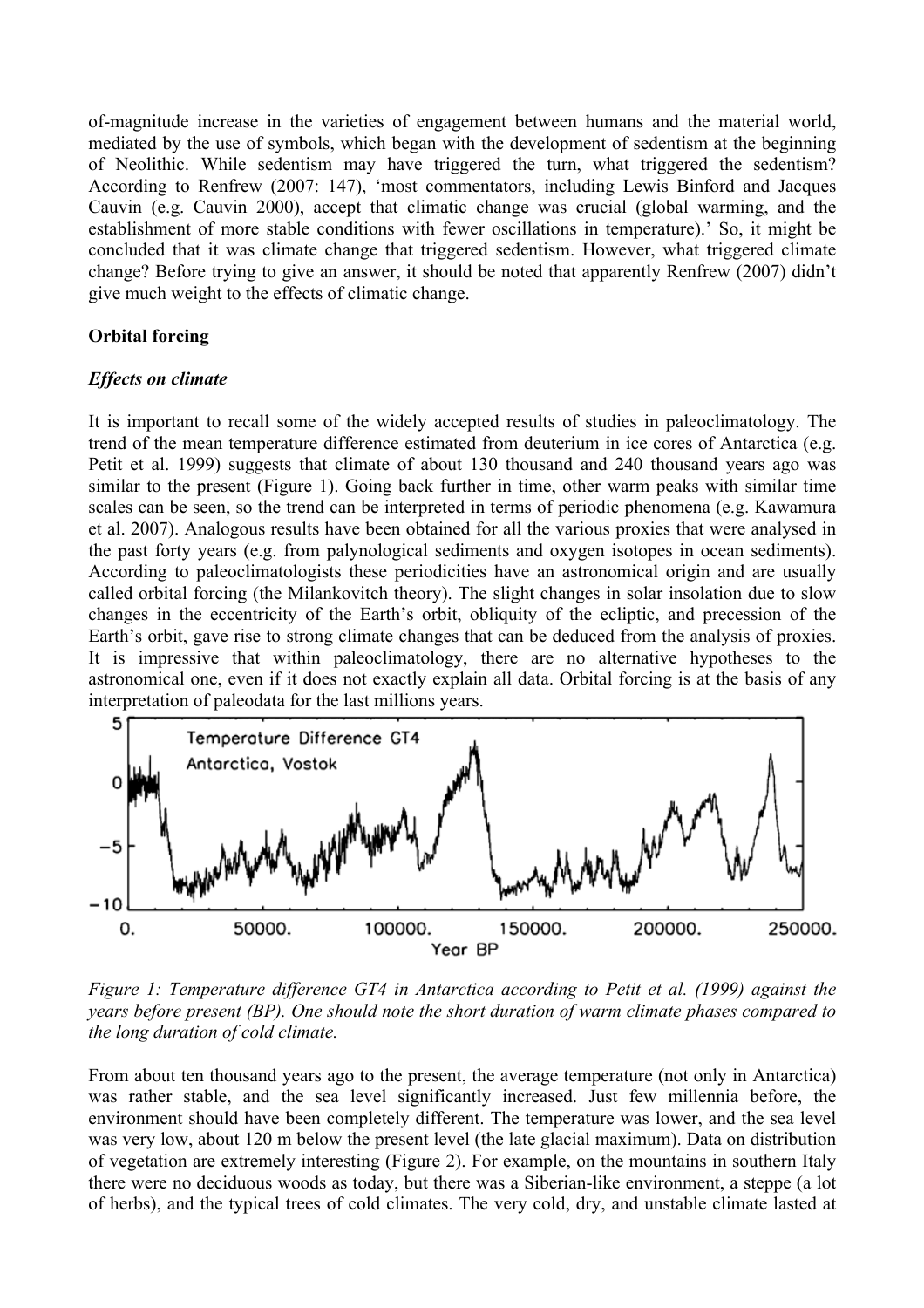least fifty thousand years. Conversely, pollens suggest very stable and warm conditions during the last ten thousand years. This could be the explanation of the paradox. Indeed, it would have been rather difficult to imagine something like agriculture, at least at the latitudes above the tropic, during the long phase of cold climate. Actually, there was no reason for there to be a different economy from hunting and gathering during such a long period. Hence, there was no reason for sedentism, since it is generally supposed that the hunter-gatherer lifestyle was a nomadic one. Therefore one might conclude that it was orbital forcing that triggered the change in human evolution. As a logical consequence, it seems reasonable that in order to understand the human evolution, one has to know astronomy and its effects on climate.



*Figure 2: Pollen percentage from the Lago Grande di Monticchio in southern Italy (Allen et al. 1999) plotted against the years before present (BP). Continuous line: deciduous trees of warmtemperate climate such as oaks and beeches, and fir trees; dashed line: herbs; dotted line: trees of cold climate such as pines, birches and junipers.*

#### *Caveat*

Of course the situation is not as clear-cut as depicted so briefly, and it is not possible to discuss it in detail here. Thus, some caveats are in order: *Homo sapiens*, our species, is supposed to have originated in Africa, and groups of *Homo sapiens* left from there about fifty thousand years ago (Mellars 2006). Some groups probably interbred with Neanderthals on their way to central Europe and with Denisovans in Asia (Gibbons 2011). The first farming economies appeared much later, about the ninth millennium BCE, and in the Near East (see e.g. Cauvin 2000). Recent data, however, from the New Guinea Highlands demonstrate exploitation of the endemic pandanus and yams in archaeological sites more than 40,000 years ago (Summerhayes et al. 2010). The sites contain stone tools thought to be used to remove trees, and this suggests that early inhabitants cleared forest patches to promote the growth of useful plants. In this case, however, *Homo sapiens*  exploited wild (not domesticated) tubers and plants. This was not yet agriculture. In New Guinea, agriculture should have begun just 7000 thousand years ago with domesticated tubers, including taro, yams, sugarcane, and bananas. However, there are indications of forest clearance as early as 9000 years ago (Renfrew 2007: 61-62).

 One could also wonder whether or not sedentism really began with climate change. Watkins (2010) pointed out that it probably began before, at least about 25,000 years ago (early Epipaleolithic) in the Near East (site of Ohalo II). Farming should have complemented rather than prompted the advent of permanent communities. There are also recent results regarding ancient pottery in China where vessels have been discovered dating back 20,000 years (Wu et al. 2012). There were probably hunters and gatherers living there in settlements. In any case, even taking into account these caveats, the basis of the evolution from Palaeolithic to Neolithic and the development of agriculture probably resulted from strong climate change due to orbital forcing.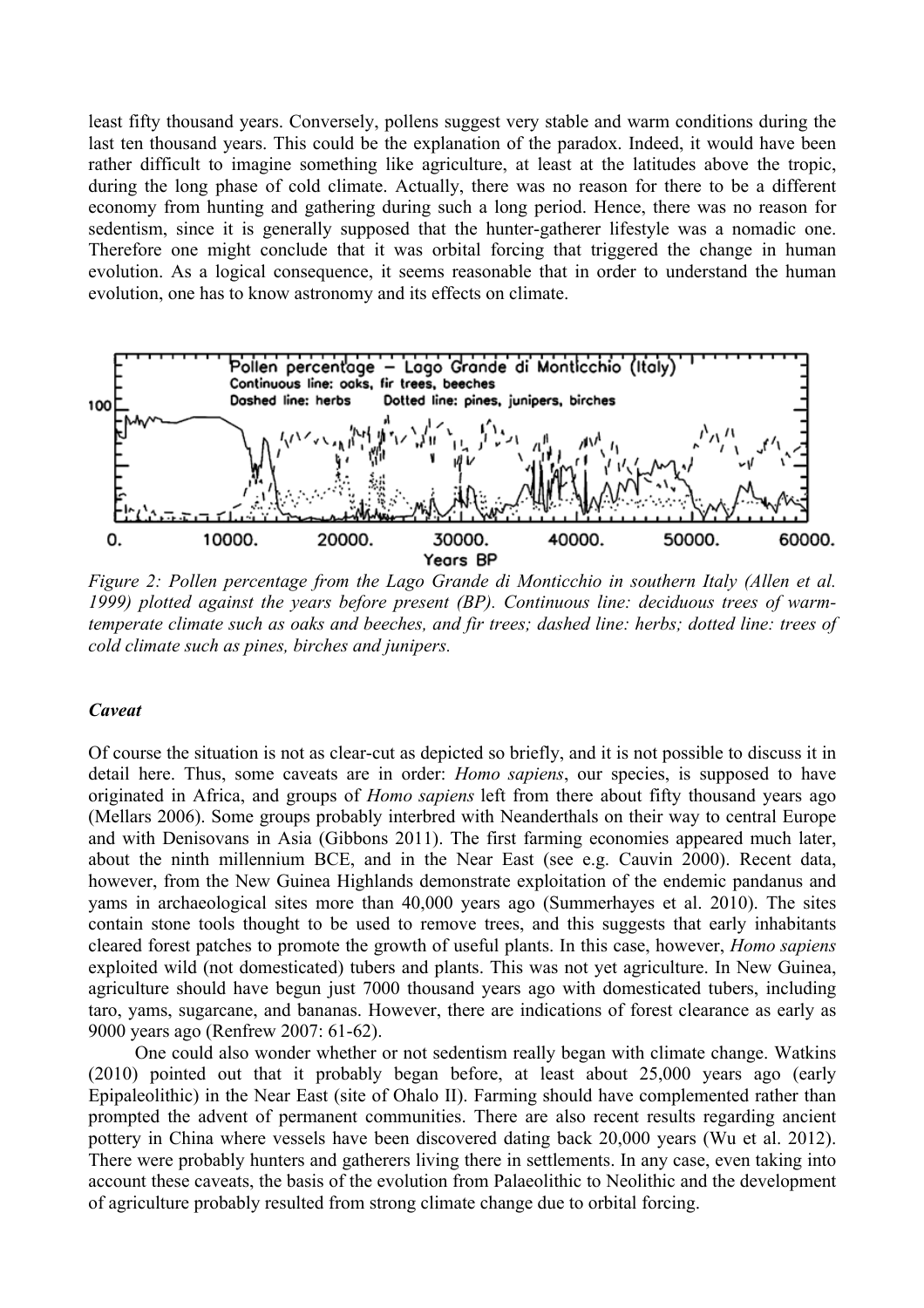### **Other effects on climate**

Astronomical effects, however, also heavily affected the history of mankind at later times. For example, Wang et al. (2005) analysed sections of stalagmites of a cave in China. The general weakening of the Asian monsoon, i.e., progressively less rain during rainy seasons, was deduced by those authors for the last 9,000 years and corresponds with orbitally induced lowering of summer solar insolation (orbital forcing). Locally, during the Holocene Optimum Climate several thousand years ago, conditions were indeed wetter than present ones, for instance in the Sahara (Kuper and Kröpelin 2006). The general weakening trend is punctuated by eight further weak Asian Monsoon events, each lasting one to five centuries. Gupta et al. (2003) obtained analogous results from biosediments in the Arabian Sea. They correspond to so-called Bond events in the Northern emisphere detected in ice cores (Bond et al. 1997). The causes are not clear, but paleoclimatologists are thinking about astronomical effects such as changes in solar output or in the long period of lunar tides (1800 years) along with the relative atmospheric response of Earth. Some of these events produced strong droughts. Here, an event of about 4000 years ago should be noted. It has been detected in the sediments of the Gulf of Oman as a sudden increase of dust indicating strong aridification (de Menocal 2001; see also Brooks 2006). The consequences should have been dramatic for people whose lives depended on the East Asian, South-West Asian and West African monsoon regimes. Aridification was one of the most severe climatic events, and it very probably caused the collapse of the Old Kingdom in Egypt (presumably there were no more floods of the Nile), of the Akkadian Empire in Mesopotamia, and of the Neolithic civilization in China. These are just some examples of the terrible effects that astronomical parameters seem to have had on climate and on timescales of centuries and millennia. The last Bond event corresponds to the socalled little ice age of three centuries ago which is usually ascribed to lower solar activity as indicated by the Maunder minimum, a lack of solar spots. The physical mechanism that has been proposed is related to the weak solar magnetic field during a lower activity phase; the field would be no more able to effectively shield the Solar System from the galactic cosmic rays. Their effect would be to change the cloud covering conditions in the atmosphere (for a critical review about the astronomical impacts on climate, see Bailer-Jones 2009).

#### **An astronomical perspective**

Astronomy therefore must be taken into account in order to understand the evolution and the history of mankind, and this suggests the possibility of adopting an 'astronomical perspective'. It would consist of the study of evolution of mankind (and also of the history of Earth and of the evolution of life on Earth) as seen from 'outside', not from 'inside'. Is it possible to adopt a different point of reference from that of cognitive archaeology and to study human evolution with a 'nonanthropocentric' approach? This may be more understandable by scholars that have an education in astronomy and/or astrophysics. In astronomy, the Earth is studied as a planet in the same way that other Solar System objects are studied, and it is not a special place apart from the fact that it is the only place where the peculiar phenomenon of life has been observed thus far. On the other hand, the approach of cognitive archaeology is the study of mankind's evolution as seen so to speak from 'inside' the mind itself. This seems an essentially anthropocentric approach.

 For scholars that received a humanistic education, the astronomical perspective may not be as evident as for astronomers. Therefore, in order to help in understanding, an analogy from science fiction may be used. Imagine a large spaceship, even larger than Enterprise of Star Trek. It has a very long-term mission that will last about twenty years, and it consists in the exploration of some regions of the Galaxy. There are several hundred people on board. The spaceship is thus a small travelling town. During the long mission, children are born and are educated on board. One of them is a young scholar interested in the study of possible (if any) civilizations in planetary systems of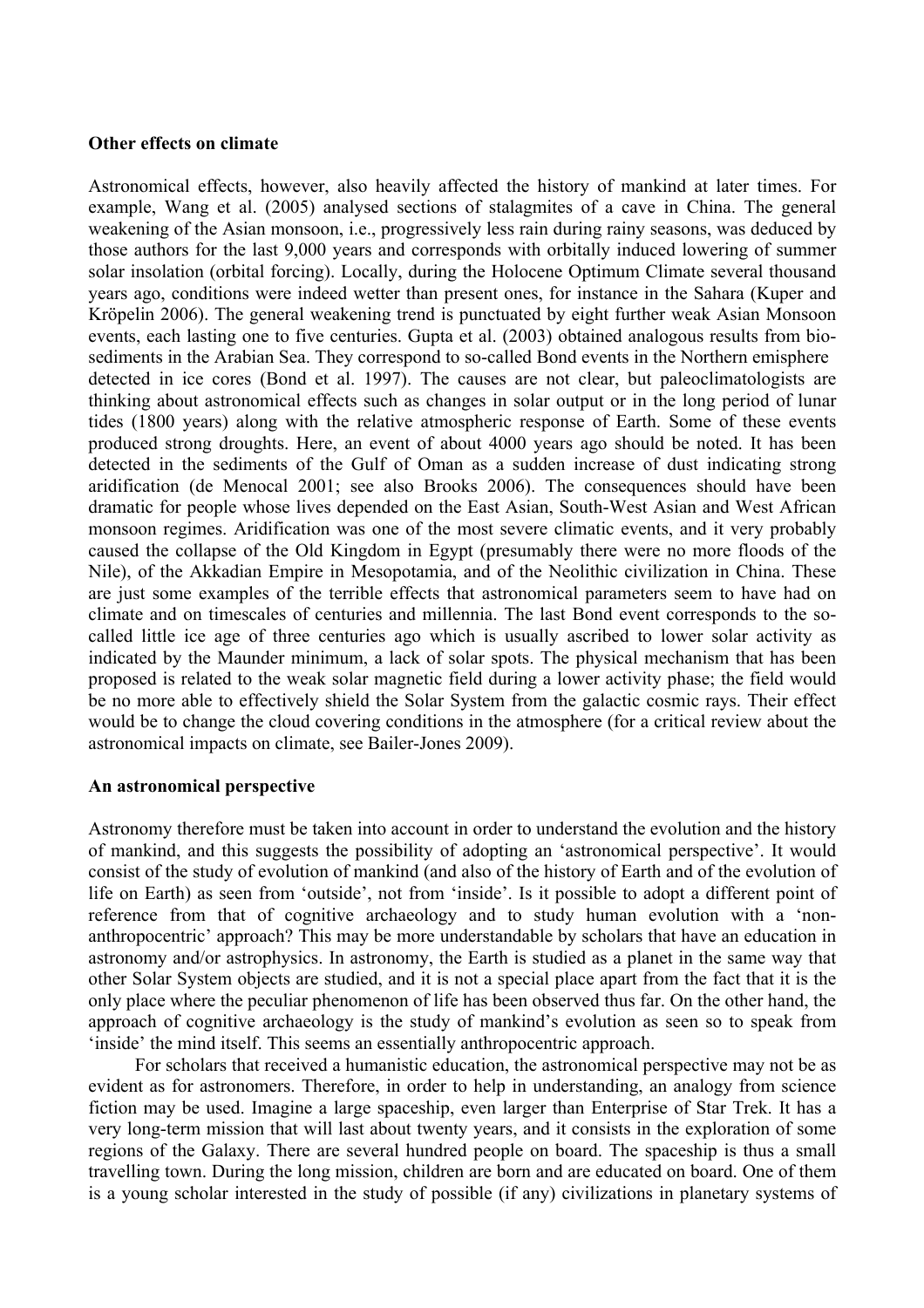the Galaxy. To him, the Sun is not at all a special star, and the Solar System is just one of the systems with a planet harbouring life. When at the end of the mission, he has the opportunity to land on the planet Earth and to visit it, he does not feel himself an earthling. He comes from space and feels himself to be an alien. His approach will be the study of the human population on Earth as seen from 'outside'. In a certain sense, this is the approach of a present day astronomer or astrophysicist.

 Generally, an 'astronomical' perspective should allow a better global vision of the Earth's history. A better synthesis would be possible of what happened on this planet if an astronomical framework were used. Of course, this could be just a professional bias. Therefore, comments on this idea are welcome.

# **References**

Allen, Judy R. M., Ute Brandt, Achim Brauer, Hans-W. Hubberten, Brian Huntley, Jorg Keller, Michael Kraml, Andreas Mackensen, Jens Mingram, Jorg F. W. Negendank, Norbert R. Nowaczyk, Hedi Oberhansli, William A. Watts, Sabine Wulf & Bernd Zolitschka. 1999. Rapid Environmental Changes in Southern Europe during the Last Glacial Period. *Nature* 400: 740–743.

Bailer-Jones, Coryn A. L. 2009. The Evidence for and against Astronomical Impacts on Climate Change and Mass Extinctions: A Review. *International Journal of Astrobiology* 8 (3): 213–219.

Bond, Gerard, William Showers, Maziet Cheseby, Rusty Lotti, Peter Almasi, Peter de Menocal, Paul Priore, Heidi Cullen, Irka Hajdas & Georges Bonani. 1997. A Pervasive Millennial-Scale Cycle in North Atlantic Holocene and Glacial Climates. *Science* 279: 1257–1266.

Brooks, Nick. 2006. Cultural Responses to Aridity in the Middle Holocene and Increased Social Complexity. *Quaternary Journal* 151: 29–49.

Cauvin, Jacques. 2000. *The Birth of the Gods and the Origins of Agriculture*. Cambridge University Press.

de Menocal, Peter B. 2001. Cultural Responses to Climate Change during the Late Holocene. *Science* 292: 667–673.

Gibbon, Ann. 2011. A New View of the Birth of Homo sapiens. *Science* 331: 392–394.

Gupta, Anil K., David M. Anderson & Jonathan T. Overpeck 2003. Abrupt Changes in the Asian Southwest Monsoon during the Holocene and Their Links to the North Atlantic Ocean. *Nature* 421: 354–356.

Kawamura, Kenji, Frédéric Parrenin, Lorraine Lisiecki, Ryu Uemura, Françoise Vimeux, Jeffrey P. Severinghaus, Manuel A. Hutterli, Takakiyo Nakazawa, Shuji Aoki, Jean Jouzel, Maureen E. Raymo, Koji Matsumoto, Hisakazu Nakata, Hideaki Motoyama, Shuji Fujita, Kumiko Goto-Azuma, Yoshiyuki Fuji & Okitsugu Watanabe. 2007. *Nature* 448 (7156): 912–917.

Kuper, Rudolph, & Stefan Kröpelin. 2006. Climate-Controlled Holocene Occupation in the Sahara: Motor of Africa's Evolution. *Science* 313: 803–807.

Mellars, Paul. 2006. A New Radiocarbon Revolution and the Dispersal of Modern Humans in Eurasia. *Nature* 439: 931–935.

Petit, J. R., J. Jouzel, D. Raynaud, N. I. Barkov, J. M. Barnola, I. Basile, M. Bender, J. Chappellaz, J. Davis, G. Delaygue, M. Delmotte, V. M. Kotlyakov, M. Legrand, V. Lipenkov, C. Lorius, L. Pépin, C. Ritz, E. Saltzman & M. Stievenard. 1999. Climate and Atmospheric History of the Past 420,000 Years from the Vostok Ice Core, Antarctica. *Nature* 399: 429–436.

Renfrew, Colin. 2007. *Prehistory. The Making of the Human Mind*. London & Phoenix: Orion Books Ltd.